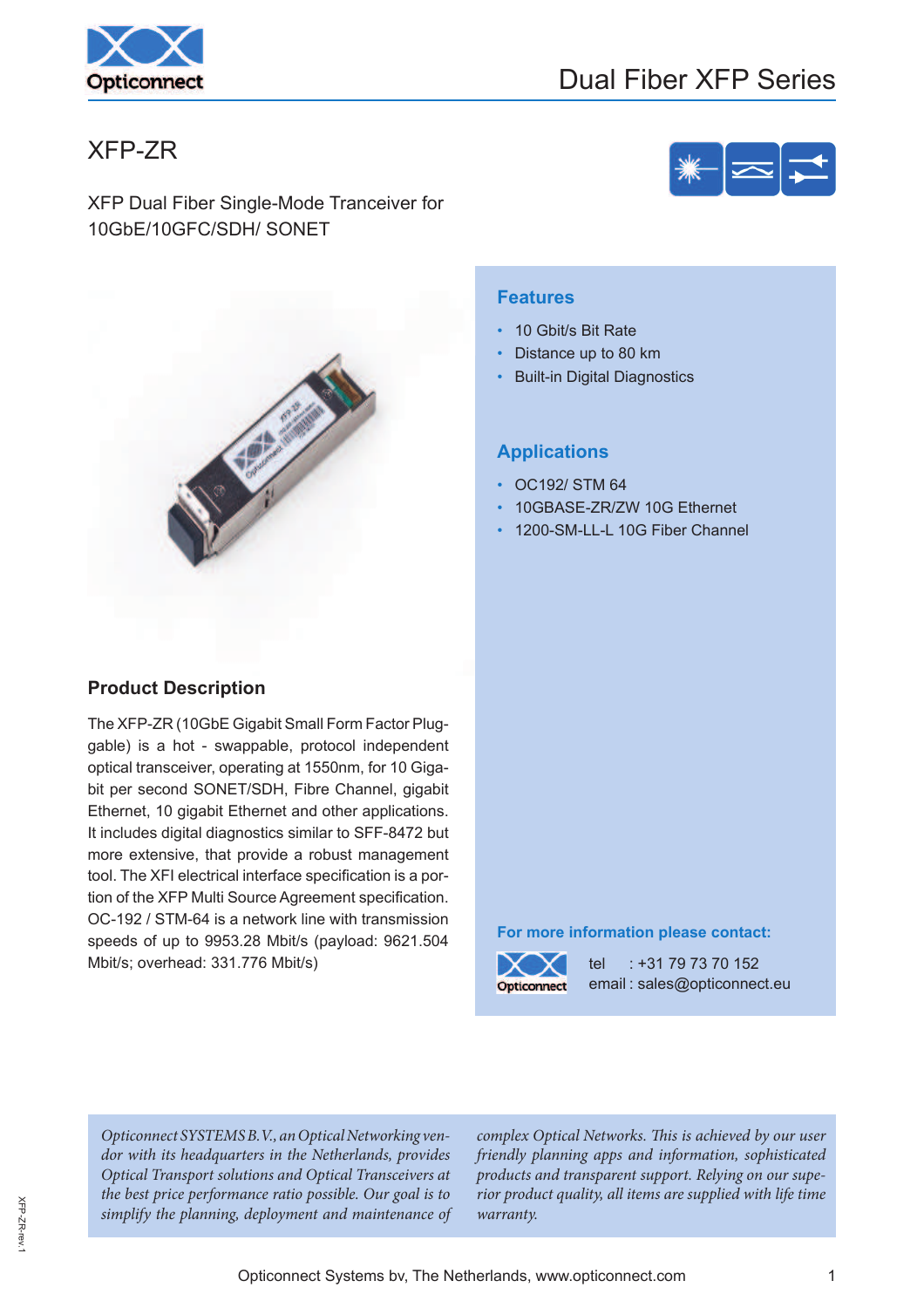

### **Ordering Information**

| Part No. | Data Rate | Laser | <b>Fiber Type</b> | <b>Distance</b> | <b>Optical Interface</b> | Temp.    |
|----------|-----------|-------|-------------------|-----------------|--------------------------|----------|
| XFP-ZR   | 10Gbps    | EML   | <b>SMF</b>        | 80km            | LC                       | Standard |

#### **Regulatory Compliance**

| Feature                                                           | <b>Standard</b>                                                                    | Performance                                                                                                                                                                                                                       |  |  |  |
|-------------------------------------------------------------------|------------------------------------------------------------------------------------|-----------------------------------------------------------------------------------------------------------------------------------------------------------------------------------------------------------------------------------|--|--|--|
| Electrostatic Discharge<br>(ESD) to the<br><b>Electrical Pins</b> | MIL-STD-883G<br>Method 3015.7                                                      | Class 1C (>1000 V)                                                                                                                                                                                                                |  |  |  |
| Electrostatic Discharge<br>to the enclosure                       | EN 55024:1998+A1+A2<br>IEC-61000-4-2<br>GR-1089-CORE                               | Compatible with standards                                                                                                                                                                                                         |  |  |  |
| Electromagnetic<br>Interference (EMI)                             | FCC Part 15 Class B<br>EN55022:2006<br>CISPR 22B : 2006<br><b>VCCI Class B</b>     | Compatible with standards<br>Noise frequency range: 30MHz to<br>6GHz. Good system EMI design<br>practice required to achieve Class B<br>margins.<br>System margins are dependent on<br>customer host board and chassis<br>design. |  |  |  |
| Immunity                                                          | EN 55024:1998+A1+A2<br>IEC 61000-4-3                                               | Compatible with standards. 1KHz<br>sine-wave, 80% AM, from 80MHz<br>to 1GHz. No effect on transmitter/<br>receiver performance is detectable<br>between these limits.                                                             |  |  |  |
| Laser Eye Safety                                                  | FDA 21CFR 1040.10 and 1040.11<br>EN (IEC) 60825-1:2007<br>EN (IEC) 60825-2:2004+A1 | CDRH compliant and Class I laser<br>product.<br>TüV Certificate No. 50135086                                                                                                                                                      |  |  |  |
| <b>Component Recognition</b>                                      | UL and CUL<br>EN60950-1:2006                                                       | <b>UL file E317337</b><br>TüV Certificate No. 50135086<br>(CB scheme)                                                                                                                                                             |  |  |  |
| RoHS <sub>6</sub>                                                 | 2002/95/EC 4.1&4.2<br>2005/747/EC 5&7&13                                           | Compliant with standards*note2                                                                                                                                                                                                    |  |  |  |

Note1: For update of the equipments and strict control of raw materials, Opticonnect has the ability to supply the customized products since Jan 1, 2007, which meet the requirements of RoHS6 (Restrictions on use of certain Hazardous Substances) of European Union. In light of item 5 in RoHS exemption list of RoHS Directive 2002/95/EC, Item 5: Lead in glass of cathode ray tubes, electronic components and fluorescent tubes.

In light of item 13 in RoHS exemption list of RoHS Directive 2005/747/EC, Item13: Lead and cadmium in optical and filter glass. The three exemptions are being concerned for Opticonnect's transceivers, because Opticonnect's transceivers use glass, which may contain Pb, for components such as lenses, windows, isolators, and other electronic components.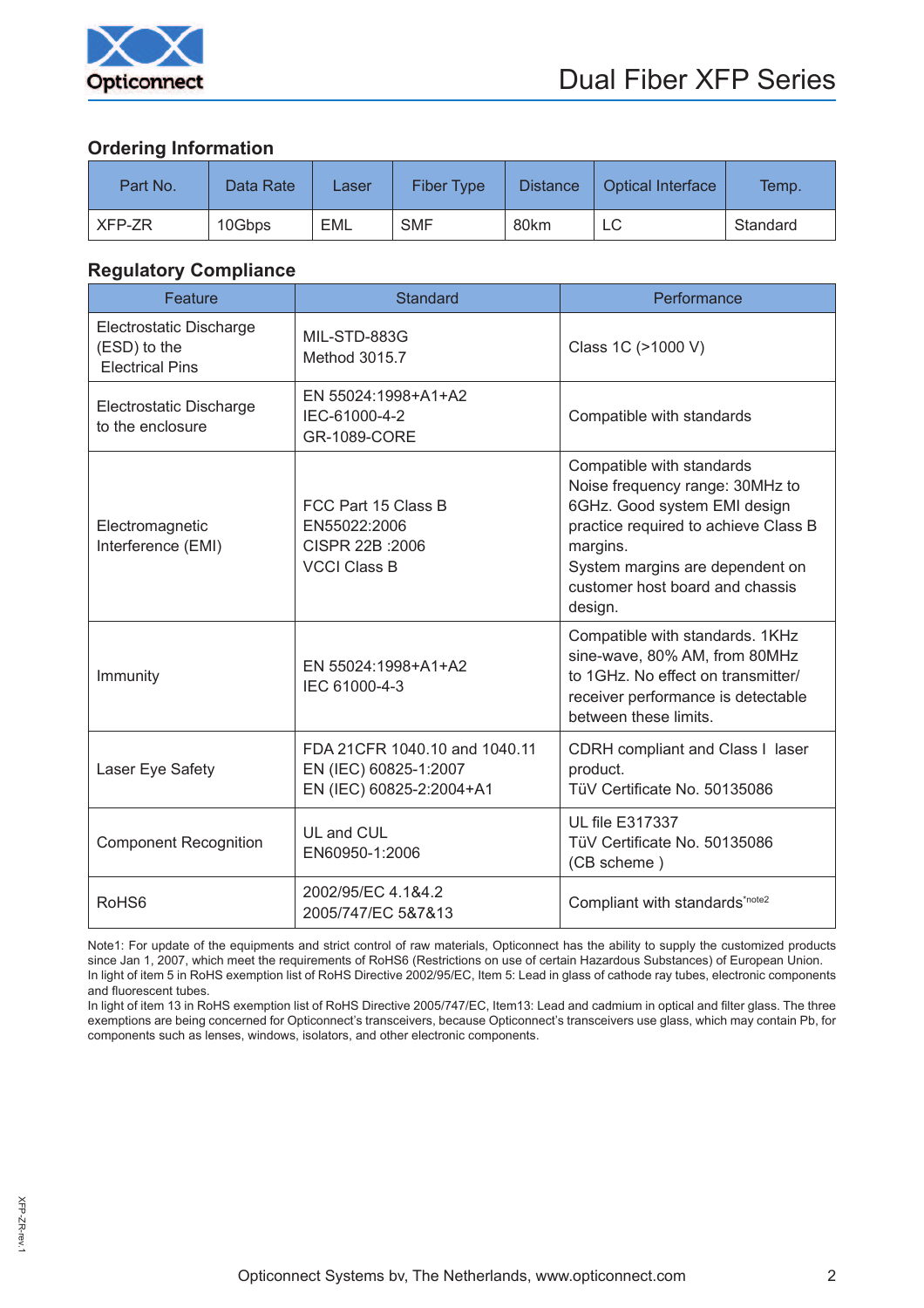

# **Absolute Maximum Ratings\*2**

| <b>Parameter</b>                     | Symbol     | <b>Min</b> | Typ                      | Max | Unit            |
|--------------------------------------|------------|------------|--------------------------|-----|-----------------|
| Maximum Supply Voltage 1             | Vcc3       | $-0.5$     | $\overline{\phantom{0}}$ | 4.0 | V               |
| Maximum Supply Voltage 2             | Vcc5       | $-0.5$     | $\qquad \qquad$          | 6.0 | V               |
| Storage Temperature                  | TS         | $-40$      | $\overline{\phantom{0}}$ | 85  | $^{\circ}C$     |
| Case Operating Temperature, XFP-ZR   | TOP        | 0          | $\qquad \qquad$          | 70  | °C              |
| Case Operating Temperature, XFP-ZR-I | <b>TOP</b> | -5         | $\qquad \qquad$          | 75  | $^{\circ}C$     |
| Maximum Input Power                  | <b>Pm</b>  |            |                          | -8  | d <sub>Bm</sub> |

Note2: Exceeding any one of these values may destroy the device permanently.

## **Recommended Operating Condition**

| Parameter          | Symbol           | Min  | Typ                      | Max  | <b>Units</b> |
|--------------------|------------------|------|--------------------------|------|--------------|
| Supply Voltage 1   | Vcc3             | 3.13 | 3.3                      | 3.45 |              |
| Supply Voltage 2   | Vcc <sub>5</sub> | 4.75 | 5                        | 5.25 |              |
| Case Operating     | XFP-ZR           | 0    | -                        | 70   | $^{\circ}C$  |
| <b>Temperature</b> | XFP-ZR-I         | -5   | $\overline{\phantom{0}}$ | 75   | $^{\circ}C$  |

## **Electrical Characteristics**

| Parameter                           |   | Symbol                 | Min                      | <b>Typ</b>               | <b>Max</b>     | Unit      |
|-------------------------------------|---|------------------------|--------------------------|--------------------------|----------------|-----------|
| Main Supply Voltage                 |   | Vcc5                   | 4.75                     | $\sim$                   | 5.25           | $\vee$    |
| Supply Voltage #2                   |   | Vcc3                   | 3.13                     | $\blacksquare$           | 3.45           | V         |
| Supply Current - Vcc5 supply        |   | Icc <sub>5</sub>       | $\overline{\phantom{a}}$ | $\blacksquare$           | 400            | mA        |
| Supply Current - Vcc3 supply        |   | Icc <sub>3</sub>       | $\overline{\phantom{a}}$ | $\overline{\phantom{a}}$ | 750            | mA        |
| <b>Module Total Power</b>           | P |                        | $\overline{\phantom{a}}$ | $\overline{\phantom{a}}$ | 4.5            | W         |
| <b>Transmitter</b>                  |   |                        |                          |                          |                |           |
| Input Differential Impedance*3      |   | Rin                    | $\overline{\phantom{a}}$ | 100                      | $\blacksquare$ | Ω         |
| Differential Data Input Swing       |   | Vin, pp                | 120                      | $\overline{\phantom{a}}$ | 820            | mV        |
| Transmit Disable Voltage            |   | $V_{D}$                | 2.0                      | $\overline{\phantom{a}}$ | <b>Vcc</b>     | V         |
| <b>Transmit Enable Voltage</b>      |   | $V_{EN}$               | <b>GND</b>               | $\blacksquare$           | GND+0.8        | V         |
| <b>Transmit Disable Assert Time</b> |   |                        | $\overline{\phantom{a}}$ | $\overline{\phantom{a}}$ | 10             | <b>us</b> |
| <b>Receiver</b>                     |   |                        |                          |                          |                |           |
| Differential Data Output Swing*3    |   | Vout, pp               | 340                      | 650                      | 850            | mV        |
| Rise Time (20-80%)<br>tr            |   |                        | $\overline{\phantom{a}}$ | $\blacksquare$           | 38             | ps        |
| tf<br>Fall Time (20-80%)            |   |                        | $\blacksquare$           | $\blacksquare$           | 38             | ps        |
| LOS Fault* <sup>4</sup>             |   | $V_{\text{LOS}}$ fault | $Vcc - 0.5$              | $\blacksquare$           | <b>VccHOST</b> | V         |
| LOS Normal*4                        |   | $V_{\text{LOS\_norm}}$ | <b>GND</b>               | $\overline{\phantom{a}}$ | $GND+0.5$      | V         |

Note3. After internal AC coupling

Note4. Loss of signal is open collector. Logic 0 indicates normal operation; logic 1 indicates no signal detected.